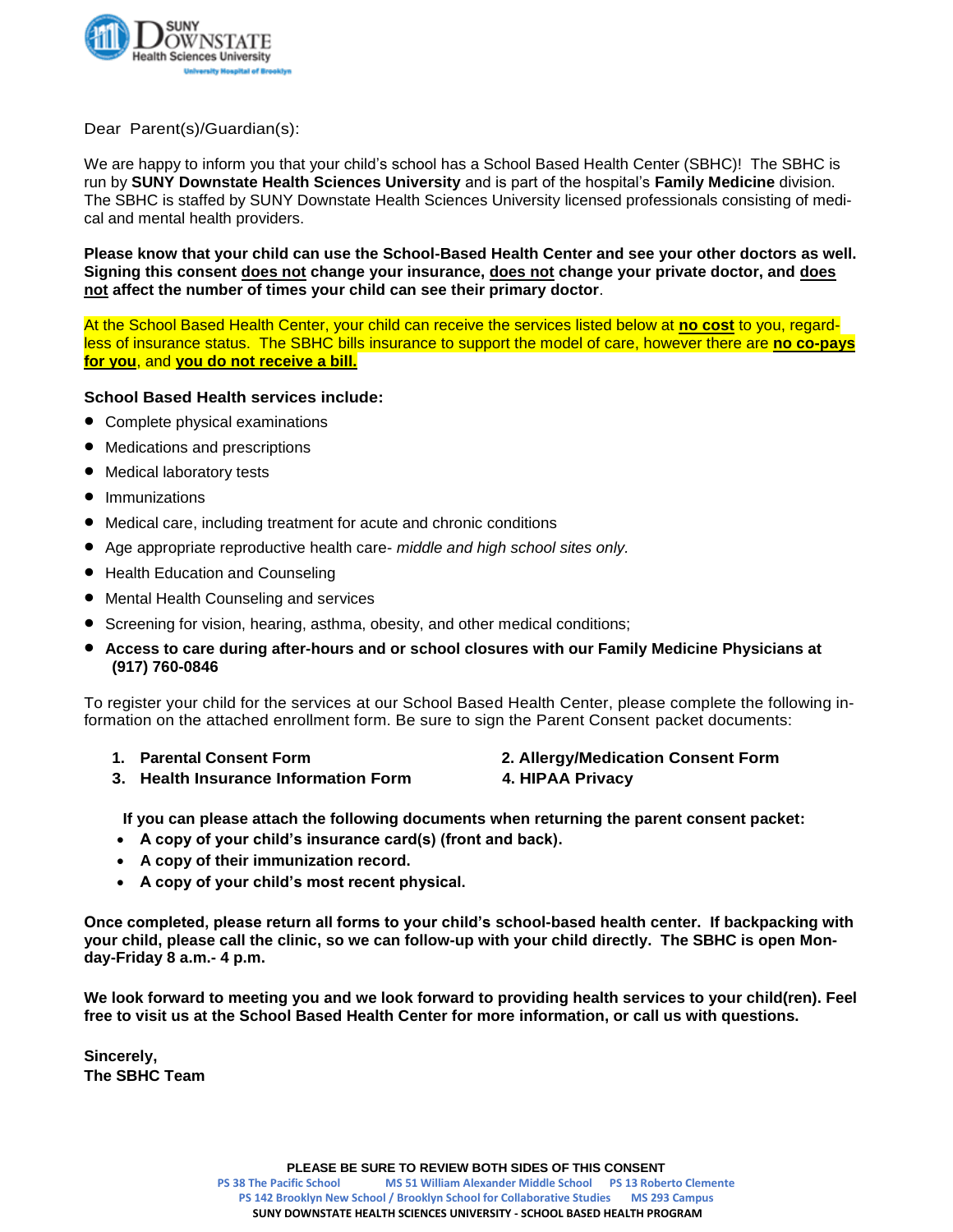

| Please know that your child can use the School-Based Health Center and see your other doctors. Signing this consent does not change your in-<br>surance, does not change your private doctor, and does not affect the number of times your child can see their private doctor.                                                                                                                                                                                                                                                                                                                                                                                                                                                                                                                                                                                                                                   |                                                                                                                                                                                                        |  |
|------------------------------------------------------------------------------------------------------------------------------------------------------------------------------------------------------------------------------------------------------------------------------------------------------------------------------------------------------------------------------------------------------------------------------------------------------------------------------------------------------------------------------------------------------------------------------------------------------------------------------------------------------------------------------------------------------------------------------------------------------------------------------------------------------------------------------------------------------------------------------------------------------------------|--------------------------------------------------------------------------------------------------------------------------------------------------------------------------------------------------------|--|
| <b>STUDENT INFORMATION</b>                                                                                                                                                                                                                                                                                                                                                                                                                                                                                                                                                                                                                                                                                                                                                                                                                                                                                       | <b>PARENT INFORMATION</b>                                                                                                                                                                              |  |
| $\frac{1}{2}$ and $\frac{1}{2}$ and $\frac{1}{2}$ and $\frac{1}{2}$ and $\frac{1}{2}$ and $\frac{1}{2}$ and $\frac{1}{2}$ and $\frac{1}{2}$ and $\frac{1}{2}$ and $\frac{1}{2}$ and $\frac{1}{2}$ and $\frac{1}{2}$ and $\frac{1}{2}$ and $\frac{1}{2}$ and $\frac{1}{2}$ and $\frac{1}{2}$ a<br>Date of Birth:<br><b>Month</b><br>Year<br>Day                                                                                                                                                                                                                                                                                                                                                                                                                                                                                                                                                                   | Parent/ Legal Guardian:                                                                                                                                                                                |  |
| City<br>Zip Code<br>State<br>*Student Social Security Number: _____________                                                                                                                                                                                                                                                                                                                                                                                                                                                                                                                                                                                                                                                                                                                                                                                                                                      | <b>Parent/Legal Guardian:</b>                                                                                                                                                                          |  |
| Sex: □ Male □ Female □ Non-Binary<br>Grade _______________<br>Ethnicity: Q Hispanic Q Black Q White Q American Indian                                                                                                                                                                                                                                                                                                                                                                                                                                                                                                                                                                                                                                                                                                                                                                                            | If legal guardian, relationship to the student:<br>□Grandparent □ Aunt/Uncle □Foster Parent □ Other: ________                                                                                          |  |
| $\Box$ Asian/Pacific Islander $\Box$ Other<br>List the student's regular doctor, if they have one?<br>Telephone: New York State State State State State State State State State State State State State State State State State State State State State State State State State State State State State State State State State Stat                                                                                                                                                                                                                                                                                                                                                                                                                                                                                                                                                                             |                                                                                                                                                                                                        |  |
| Indicate the Pharmacy where we can send prescriptions.<br>*Indicates optional field: Used for insurance purposes only                                                                                                                                                                                                                                                                                                                                                                                                                                                                                                                                                                                                                                                                                                                                                                                            | <b>ADDITIONAL EMERGENCY CONTACT</b>                                                                                                                                                                    |  |
|                                                                                                                                                                                                                                                                                                                                                                                                                                                                                                                                                                                                                                                                                                                                                                                                                                                                                                                  | <b>INSURANCE INFORMATION</b>                                                                                                                                                                           |  |
| Does your child have Medicaid?<br>□ No<br>Does your child have Child Health Plus?                                                                                                                                                                                                                                                                                                                                                                                                                                                                                                                                                                                                                                                                                                                                                                                                                                | Does your child have other health insurance?                                                                                                                                                           |  |
| <b>Which Plan?</b><br>$\Box$ Affinity<br>$\Box$ Fidelis<br><b>Q Empire BC/BS Health Plus</b><br>$\Box$ Healthfirst<br>$\Box$ Emblem Health (HIP/GHI) $\Box$ Metro Plus<br>□ WellCare<br>□ United Healthcare                                                                                                                                                                                                                                                                                                                                                                                                                                                                                                                                                                                                                                                                                                      | If your child does not have health insurance, would you like a repre-<br>sentative to contact you to assist with getting health insurance?<br>$\Box$ Yes What is the best time to contact you?<br>⊔ No |  |
| Box 1. PARENTAL CONSENT FOR SCHOOL-BASED HEALTH CENTER SERVICES. Please sign Box 1 & 2                                                                                                                                                                                                                                                                                                                                                                                                                                                                                                                                                                                                                                                                                                                                                                                                                           |                                                                                                                                                                                                        |  |
| I have read and understand the services listed on the next page (School-Based Health Center Services) and my signature provides consent<br>for my child to receive services provided by the <b>SUNY Downstate HEALTH SCIENCES UNIVERSITY</b> School-Based Health Center. By law, pa-<br>rental consent is not required for the conduct of mandated screenings, the application of first aid treatment, prenatal care, services related to<br>sexual behavior and pregnancy prevention, and the provision of services where the health of the student appears to be endangered. Paren-<br>tal consent is not required for students who are 18 years or older or for students who are parents, married or legally emancipated. My signa-<br>ture indicates I have received a copy of the Notice of Privacy Practices. My signature also gives my consent to contact other providers who<br>have examined my child. |                                                                                                                                                                                                        |  |
| X                                                                                                                                                                                                                                                                                                                                                                                                                                                                                                                                                                                                                                                                                                                                                                                                                                                                                                                |                                                                                                                                                                                                        |  |
| <b>Signature of Parent/Guardian</b><br><b>Date</b>                                                                                                                                                                                                                                                                                                                                                                                                                                                                                                                                                                                                                                                                                                                                                                                                                                                               |                                                                                                                                                                                                        |  |
| Box 2. HIPAA COMPLIANT PARENTAL CONSENT FOR RELEASE OF HEALTH INFORMATION<br>I have read and understand the release of health information in Box 2 on reverse side of this form. My signature indicates my consent to<br>release medical information as specified in the box 2 section only.                                                                                                                                                                                                                                                                                                                                                                                                                                                                                                                                                                                                                     |                                                                                                                                                                                                        |  |

# **X** \_\_\_\_\_\_\_\_\_\_\_\_\_\_\_\_\_\_\_\_\_\_\_\_\_\_\_\_\_\_\_\_\_\_\_\_\_\_\_\_\_\_\_\_\_\_\_\_\_\_\_\_\_\_\_\_\_\_\_\_\_\_\_\_\_\_\_\_\_\_\_\_\_\_\_\_ \_\_\_\_\_\_\_\_\_\_\_\_\_\_\_\_\_\_ **Signature of Parent/Guardian**<br>
Date

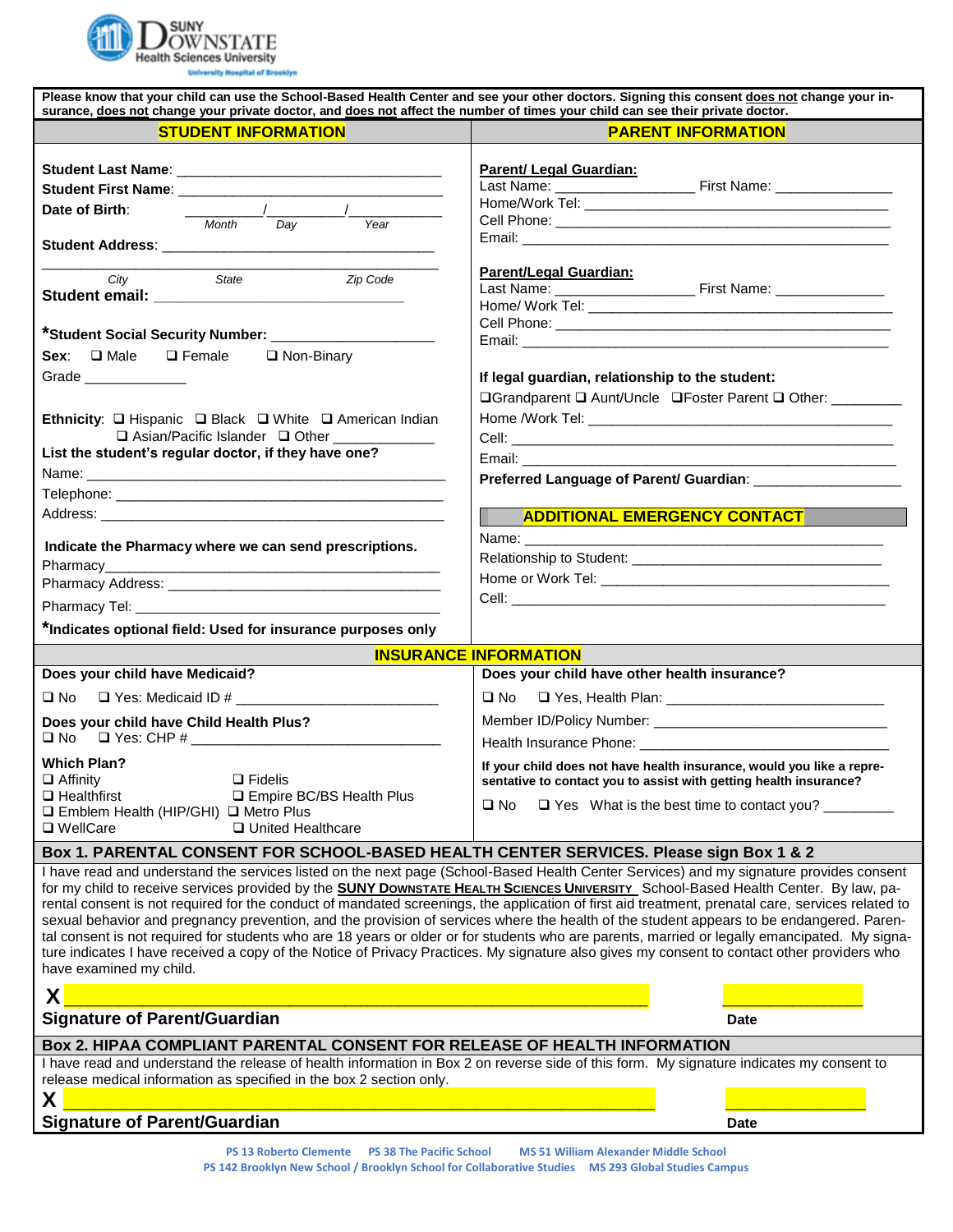

#### **SCHOOL BASED HEALTH CENTER SERVICES BOX 1**

I consent for my child to receive health care services provided by the State-licensed health professionals of **SUNY DOWNSTATE HEALTH SCIENCES UNIVERSITY** as part of the school health program approved by the New York State Department of Health. I understand that confidentiality between the student and the health provider will be ensured in specific service areas in accordance with the law, and that pupils will be encouraged to involve their parents or guardians in counseling and medical care decisions. School-Based Health Center services may include, but are not limited to:

- 1. Mandated school health services, including: screening for vision (including eye glasses), hearing, asthma, obesity, scoliosis, Tuberculosis and other medical conditions, first aid, and required and recommended immunizations.
- 2. Comprehensive physical examination (complete medical examination) including those for school, sports, working papers, and new admissions.
- 3. Medically prescribed laboratory tests such as for anemia, sickle cell, and diabetes.

- 4. Medical care and treatment, including diagnosis of acute and chronic illness and disease, and dispensing and prescribing of medications.
- 5. Mental health services including evaluation, diagnosis, treatment, and referrals.
- 6. For Adolescent Students: Reproductive health care services, including abstinence counseling, contraception [dispensing of birth control pills, condoms, Depo (the shot), LARC, other FDA approved methods] testing for pregnancy, STI screening and treatment, HIV testing, and referrals for abnormal results, as age appropriate and medically indicated.
- 7. Health education and counseling for the prevention of risk-taking behaviors such as: drug, alcohol, and smoking abuse, as well as education on abstinence and prevention of pregnancy, sexually transmitted infections, and HIV, as age appropriate and medically indicated.
- 8. Dental examinations including: diagnosis, treatment, and sealants where available.
- 9. Referrals for service not provided at the school-based health center.
- 10. Annual health questionnaire/survey.

# **NEW YORK CITY DEPARTMENT OF EDUCATION'S BOX 2 FACT SHEET FOR PARENTAL CONSENT FOR RELEASE OF HEALTH INFORMATION HIPAA COMPLIANT PARENTAL CONSENT FOR RELEASE OF HEALTH INFORMATION**

My signature on the reverse side of this form authorizes release of medical information as specified below. This information may be protected from disclosure by federal privacy law and state law.

By signing this consent, I am authorizing medical information as specified below to be given to the Board of Education of the City of New York (a/k/a New York City Department of Education), either because it is required by law or by Chancellor's regulation, or because it is necessary to protect the health and safety of the student. Upon my request, the facility or person disclosing this medical information must provide me with a copy of this form. Parents are required by law to provide certain information to the school, like proof of immunization. Failure to provide this information may result in the student being excluded from school.

My questions about this form have been answered. I understand that I do not have to allow release of my child's medical information, and that I can change my mind at any time and revoke my authorization by writing to the School-Based Health Center. However, after a disclosure has been made, it cannot be revoked retroactively to cover information released prior to the revocation.

I authorize the **SUNY DOWNSTATE HEALTH SCIENCES UNIVERSITY** School-Based Health Center to release specific medical information of the student named on the reverse page to the Board of Education of the City of New York (a/k/a New York City Department of Education).

**I consent to the release from the School-Based Health Center to the NYC Department of Education and from the NYC Department of Education to the School-Based Health Center, of medical information outlined below in order to meet regulatory requirements and ensure that the school has information needed to protect my child's health and safety. I understand that this information will remain confidential in accordance with Federal and State law and Chancellor's Regulations on confidentiality:**

# **Information Required by Law or Chancellor's The Information to Protect Health and Safety:**

- **\*** Comprehensive Physical Exam (Form CH-205 or chronic illness Equivalent such as sports exams, etc.) **\*** Conditions which limit a student's daily activity
- 
- 
- 
- 
- **Regulation including but not limited to: \*** Conditions which may require emergency medical treatment including
	-
- **\*** Vision and hearing screening results **\*** Diagnosis of certain communicable diseases (does NOT include HIV/STI
- **\*** Immunizations (required/recommended) information and other confidential services protected by law).
- \* Tuberculin Test results **\*** Health insurance coverage
	- **\*** Enrollment in School-Based Health Center
	- **\*** Individualized Education Program (IEP)

#### **Time Period During Which Release of Information is Authorized:**

**From**: Date that form is signed on opposite page **To:** Date that student is no longer enrolled in the SBHC

*NOTE: This School Based Health Center Parental Consent Form has been approved by DOE/OSH*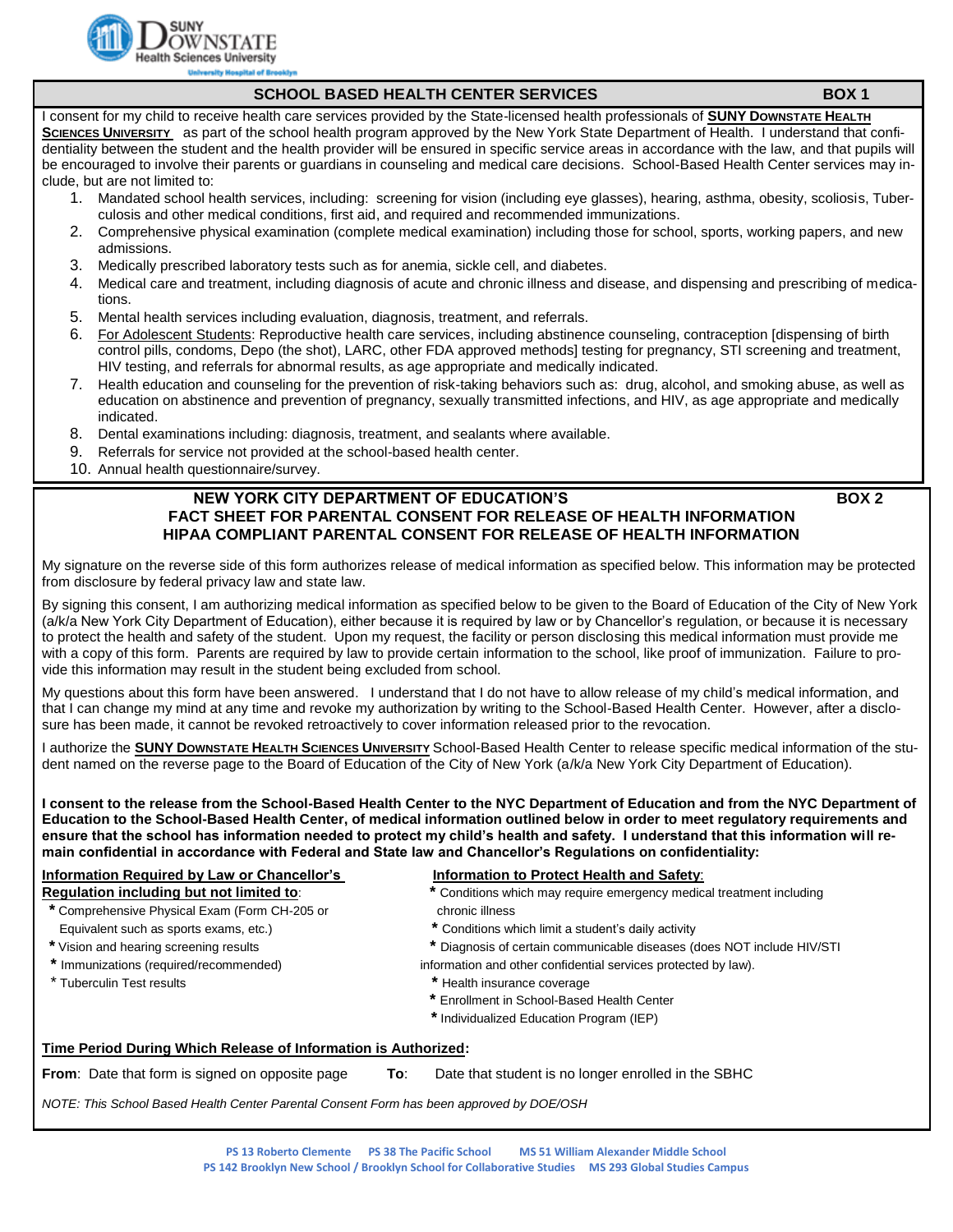

# **School Based Health Insurance Form**

The School Based Health Center at your child's school provides comprehensive medical and mental health services regardless of insurance status at **no cost to you.** We do need your health insurance information for children seen at the clinic, in an effort to sustain the program operations. **This will not raise your premium or change your plan, and you will never be asked for a co-pay or any other out of pocket fees for the care received in the clinic.**

# **Thank you for supporting our work by updating your information!**

| <b>INSURANCE INFORMATION</b>                                                                                                                                                                                                                                                                                                                              |                                                                                  |  |
|-----------------------------------------------------------------------------------------------------------------------------------------------------------------------------------------------------------------------------------------------------------------------------------------------------------------------------------------------------------|----------------------------------------------------------------------------------|--|
| Does your child have Medicaid?                                                                                                                                                                                                                                                                                                                            | Does your child have other health insurance? (Please attach a                    |  |
| $\Box$ No $\Box$ Yes: Medicaid ID #                                                                                                                                                                                                                                                                                                                       | copy of your child's insurance card.)                                            |  |
| Does your child have Child Health Plus?                                                                                                                                                                                                                                                                                                                   | $\Box$ No $\Box$ Yes                                                             |  |
| <b>Which Plan?</b><br>$\Box$ Affinity<br>$\Box$ Fidelis<br>□ Healthfirst □ Empire BC/BS Health Plus<br>$\Box$ Emblem Health (HIP/GHI) $\Box$ Metro Plus<br>$\Box$ WellCare<br>□ United Healthcare                                                                                                                                                         | City: ___________________________State: _____________ Zip Code: ________________ |  |
| If your child does not have health insurance, would you like a<br>representative to contact you to assist with getting health in-<br>surance?<br>$\Box$ No $\Box$ Yes What is the best time to contact you?<br>For more info regarding health coverage, please visit the<br>NYS Health Office of Health Plan Marketplace at<br>www.nystateofhealth.ny.gov | $Sex: \Box F \Box M$ Mo Day<br>Year                                              |  |

#### **1.FINANCIAL AGREEMENT/GUARANTEE OF PAYMENT**

I authorize payment of medical benefits to which the patient named below ("my child") is entitled directly to SUNY Downstate Health Sciences University School Based Health Program (SUNY DOWNSTATE HEALTH SCIENCES UNIVERSITY), to cover the cost of the care and treatment rendered to my child at SUNY Downstate Health Sciences University School Based Health Centers ("SBHC").

#### **2. RELEASE OF INFORMATION**

In the event my Insurer denies payment to SUNY DOWNSTATE HEALTH SCIENCES UNIVERSITY for services rendered to my child, I hereby give my consent to have an authorized representative of the Hospital contact my insurer and to provide to my insurer all information and documentation regarding the services rendered to my child by the SBHC, which may be required in order for my insurer to reevaluate its decision to deny payment for such services. I authorize SUNY Downstate Health Sciences University School Based Health Program, my treating provider and their respective designees to use and disclose my child's health information for all necessary treatment, payment and health care operations purposes. I acknowledge that my health information may include information relating to mental illness and/or AIDS/ARC/HIV and that any such information may be disclosed (including examination and copying) to insurers and guarantors if needed for payment of SBHC and professional charges.

#### **3. MEDICAID AND/OR OTHER INSURANCE CARRIER - RELEASE OF INFORMATION AND ASSIGNMENT OF BENEFITS**

I certify that the insurance information given by me regarding my child is correct. I authorize any holder of medical or other information about my child to release to the Centers for Medicare/Medicaid Services and its agent and/or any other Insurance Carriers for which my child has coverage any information needed for this or a related claim. I request that payment of authorized benefits be made on my child's behalf to The SUNY Downstate Health Sciences University School Based Health Centers for any service(s) furnished to him/her by SBHC providers. **4. INSURANCE INFORMATION**

I understand that The SUNY Downstate Health Sciences University School Based Health Centers will use various means to determine if my child has any insurance coverage including the Electronic Medicaid Eligibility Verification System or other holders of information about my child. I understand that these other sources of information will be used to confirm any insurance information I provided on the medical consent/registration form.

#### **I HAVE READ, UNDERSTAND AND AGREE WITH THE ABOVE ITEMS.**

**\_\_\_\_\_\_\_\_\_\_\_\_\_\_\_\_\_\_\_\_\_\_\_\_\_\_\_\_\_\_\_\_\_\_\_\_\_\_\_\_\_\_\_\_\_\_\_\_\_\_\_ \_\_\_\_\_\_\_\_\_\_\_\_\_\_\_\_\_\_\_\_\_\_\_\_\_\_\_\_\_\_\_\_\_\_\_\_\_\_\_ NAME OF PARENT/GUARDIAN RELATIONSHIP TO PATIENT**

**X \_\_\_\_\_\_\_\_\_\_\_\_\_\_\_\_\_\_\_\_\_\_\_\_\_\_\_\_\_\_\_\_\_\_\_\_\_\_\_\_\_\_\_\_\_\_\_\_\_ \_\_\_\_\_\_/\_\_\_\_\_\_/\_\_\_\_\_\_**

 **SIGNATURE OF PARENT/GUARDIAN DATE** 

**PS 13 Roberto Clemente PS 38 The Pacific School MS 51 William Alexander Middle School PS 142 Brooklyn New School / Brooklyn School for Collaborative Studies MS 293 Global Studies Campus**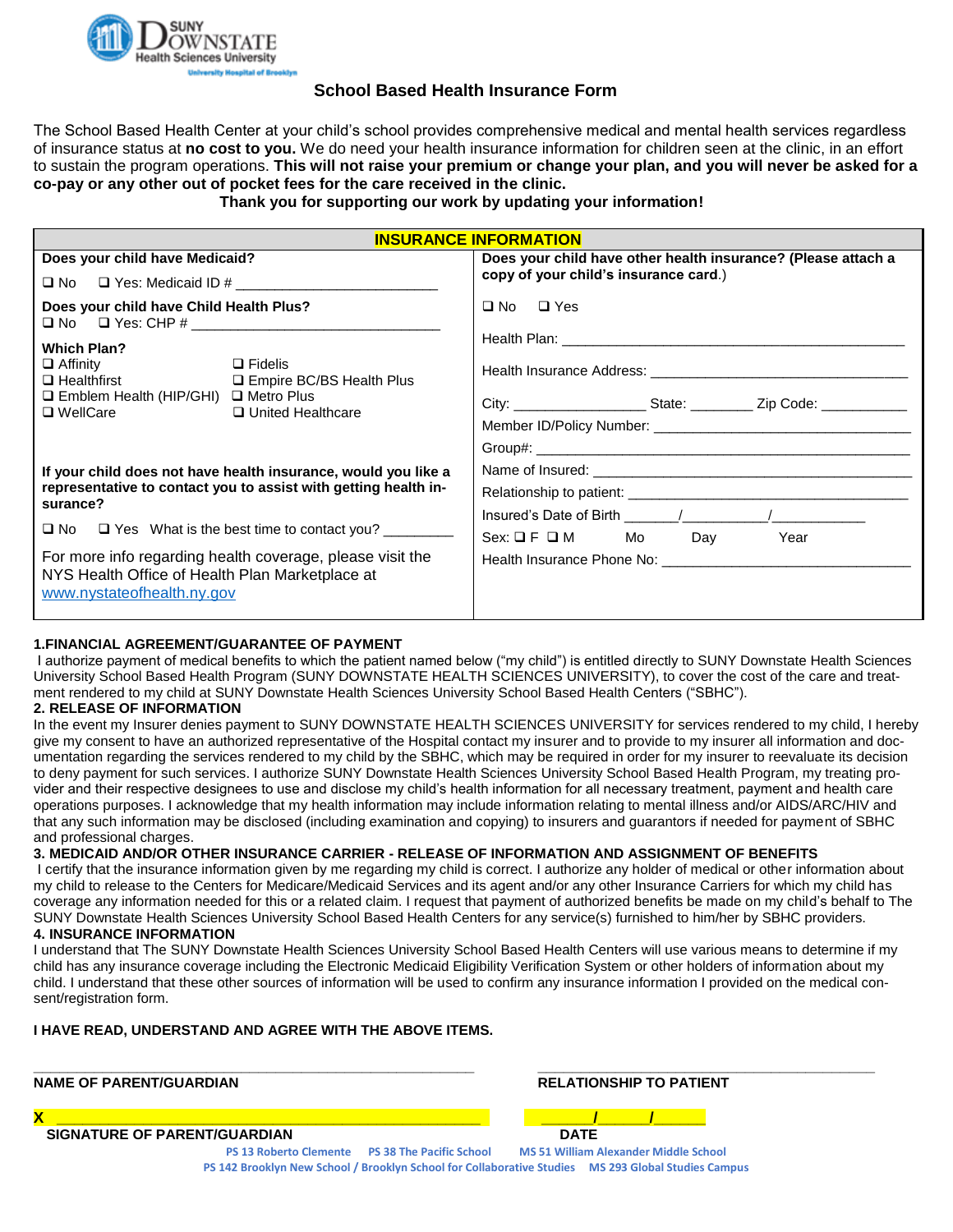

# **ALLERGY/MEDICATION CONSENT FORM**

| <b>Child's Name:</b>                                                                                                                                   |                                             | <b>Date of Birth</b>                                                                                                          |
|--------------------------------------------------------------------------------------------------------------------------------------------------------|---------------------------------------------|-------------------------------------------------------------------------------------------------------------------------------|
| Does your child have any medical problems?                                                                                                             |                                             | $\square$ No<br>$\Box$ Yes                                                                                                    |
| $\Box$ ADD/ADHD<br>□ Headache/Migraine □ Heart/Murmurs                                                                                                 | □ Asthma/Allergies                          | □ Bleeding/Easy bruising<br>$\Box$ Concussion $\Box$ Diabetes<br>$\square$ Seizures<br>□ Skin issues<br>□ Stomach/GI □ Other: |
| Does your child take any medicines? $\Box$ No $\Box$ Yes, list medicine(s):                                                                            |                                             |                                                                                                                               |
| Does your child have any known allergies to foods or medications? $\Box$ No<br>$\Box$ Yes, list any allergies:                                         |                                             |                                                                                                                               |
| <b>Foods/Medications:</b>                                                                                                                              |                                             | <b>Symptoms/Reactions:</b>                                                                                                    |
|                                                                                                                                                        |                                             |                                                                                                                               |
|                                                                                                                                                        |                                             |                                                                                                                               |
|                                                                                                                                                        |                                             | The following <b>OVER-THE-COUNTER</b> medicines can be administered at the School Based Health Center:                        |
| Ibuprofen (Advil/Motrin)<br>$\bullet$                                                                                                                  |                                             | Bacitracin Ointment/A&D Ointment                                                                                              |
| Acetaminophen (Tylenol)<br>$\bullet$<br>$\bullet$                                                                                                      | Diphenhydramine (Benadryl)/Allergy medicine | Hydrocortisone 1% Cream (anti-itch)<br>Clotrimazole 1% Cream (anti-fungal)                                                    |
| Eye wash<br>$\bullet$<br>$\bullet$                                                                                                                     |                                             | Ear Drops<br>Loperamide (Imodium)/Maalox (stomach issues)                                                                     |
| Nasal Decongestant/Saline Drops<br>I give the NP/PA <b>PERMISSION</b> to administer over-the-counter medicine, as needed? <b>QNo</b> QYes              |                                             |                                                                                                                               |
|                                                                                                                                                        |                                             |                                                                                                                               |
| I would like to be notified <b>BEFORE</b> my child receives any over-the-counter medicine. <b>□No</b> □Yes                                             |                                             |                                                                                                                               |
| <b>Contact Name</b>                                                                                                                                    |                                             | <b>Contact Number</b>                                                                                                         |
| (If you request to be notified prior to your child receiving any medication, and we are unable to reach you, the medicine<br>will <b>NOT</b> be given) |                                             |                                                                                                                               |
|                                                                                                                                                        |                                             | PLEASE NOTE: In an EMERGENCY, Benadryl/Prednisone/EPI-PEN/Albuterol may be given, even if unable to reach you.                |
|                                                                                                                                                        |                                             |                                                                                                                               |
| I HAVE READ AND UNDERSTAND THE ABOVE ITEMS:                                                                                                            |                                             |                                                                                                                               |
|                                                                                                                                                        |                                             |                                                                                                                               |
| <b>DATE</b><br>X                                                                                                                                       |                                             |                                                                                                                               |
| <b>Signature of Parent/Guardian</b>                                                                                                                    |                                             |                                                                                                                               |
|                                                                                                                                                        |                                             |                                                                                                                               |
|                                                                                                                                                        |                                             |                                                                                                                               |